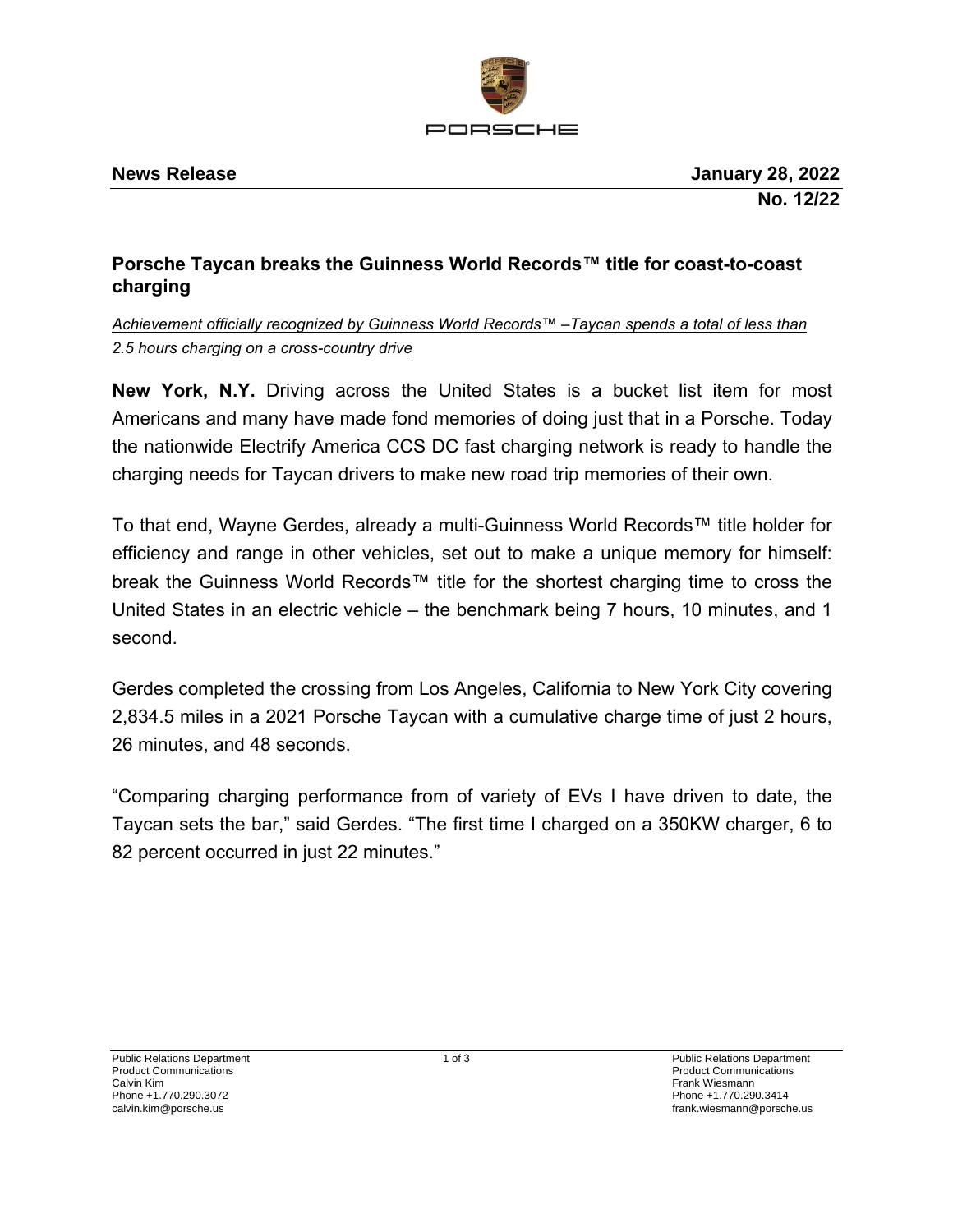

**News Release January 28, 2022 No. 12/22** 

To complete the Guinness World Records™ title attempt, Gerdes was required to meet a daunting set of requirements, including meticulously noting every stop – with independent witnesses for each charge. Every mile covered was filmed, GPS tracked and accounted for before being certified by a panel of adjudicators ahead of the record being accepted. The car selected was a standard 2021 Taycan equipped with the Performance Battery Plus as well as nice to have luxury items for Gerdes' coast-tocoast adventure, such as the Premium Package, Adaptive Cruise Control and Porsche Electric Sport Sound.

To prepare for the drive, Gerdes plotted the route across America using Plug Share and the Electrify America app. He benefited from the ease of use of Plug-and-Charge for the majority of the trip.

On completing the record-breaking journey, an understandably tired but elated Gerdes commented: "I'm proud and honestly a little surprised to have set the new benchmark by such a margin. The Taycan performed even better than expected. Its performance, comfort and road holding were excellent, but the standout metric alongside the charging capacity was its efficiency. I'm grateful to both Porsche for supporting me and to Electrify America's network, which made it possible."

*Visit newsroom.porsche.com for more photos.*